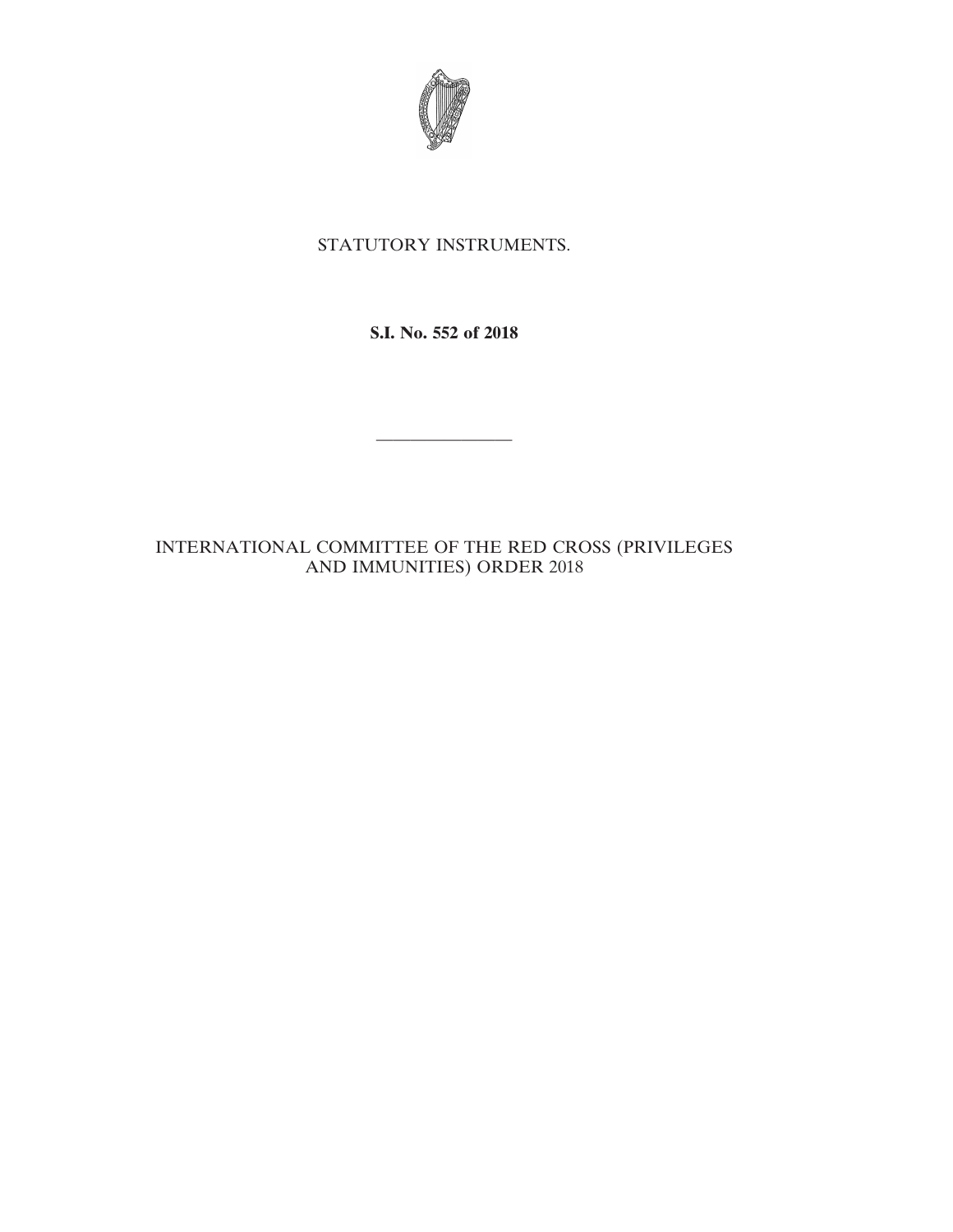# INTERNATIONAL COMMITTEE OF THE RED CROSS (PRIVILEGES AND IMMUNITIES) ORDER 2018

WHEREAS it is enacted by section 42A (amended by section 6 of the Diplomatic Relations (Miscellaneous Provisions) Act 2017 (No. 33 of 2017)) of the Diplomatic Relations and Immunities Act 1967 (No. 8 of 1967) that the Government may by order make provision to enable —

- (*a*) international organisations, communities or bodies, their institutions or organs and their property, and
- (*b*) persons,

to have and enjoy in the State any inviolability, exemptions, facilities, immunities, privileges or rights equivalent or having like effect to those conferred upon, or afforded in relation to, sending states, missions or international organisations under the Vienna Convention, the Convention on the Privileges and Immunities of the United Nations, or the Convention on the Privileges and Immunities of the Specialised Agencies or any other international agreement scheduled to the Diplomatic Relations and Immunities Act 1967 provided for in relation to them by an international agreement or arrangement to which the State or the Government is or intends to become a party;

AND WHEREAS the International Committee of the Red Cross is such an international organisation, community or body and the Arrangement between the Government of Ireland and the International Committee of the Red Cross on the Status and Privileges and Immunities of the International Committee of the Red Cross in Ireland signed at Dublin on 27 November 2017 is such an arrangement;

NOW, the Government, in exercise of the powers conferred on them by the said section 42A, hereby order as follows:

1. This Order may be cited as the International Committee of the Red Cross (Privileges and Immunities) Order 2018.

2. The Arrangement between the Government of Ireland and the International Committee of the Red Cross on the Status and Privileges and Immunities of the International Committee of the Red Cross in Ireland, the text of which is for convenience of reference set out in the Schedule, shall apply for the purposes of section 42A.

*Notice of the making of this Statutory Instrument was published in "Iris Oifigiúil" of* 25*th December*, 2018.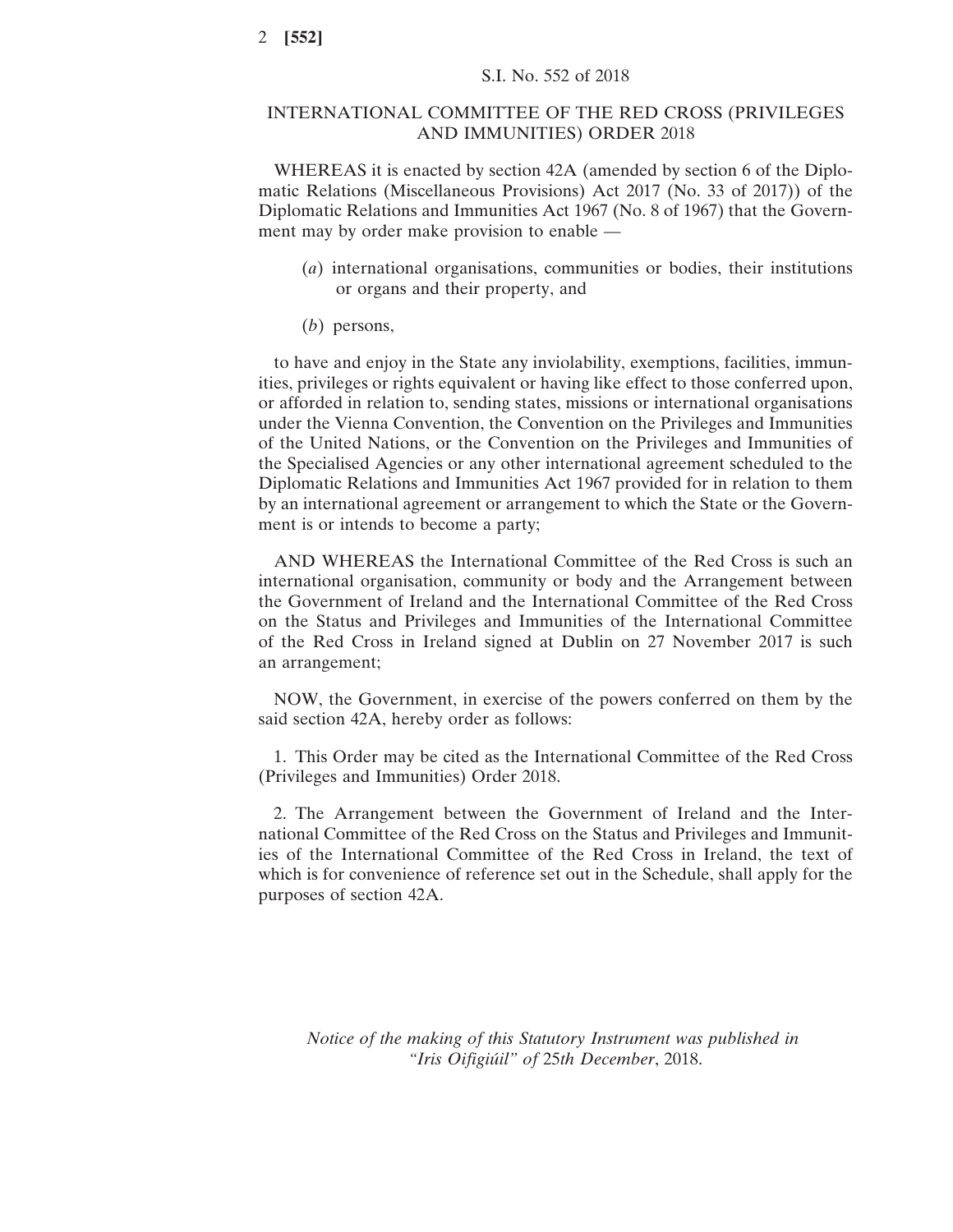# **SCHEDULE**

Arrangement between the Government of Ireland and the International Committee of the Red Cross on the Status and Privileges and Immunities of the International Committee of the Red Cross in Ireland

# The Government of Ireland

and

The International Committee of the Red Cross

(hereinafter 'the ICRC'),

*Considering* the work done by the ICRC in providing without discrimination protection and assistance with a view to relieving human suffering;

*Bearing in mind* the wish expressed both by Ireland and the ICRC to work together with a view to facilitating the implementation of the mandate entrusted to the ICRC under the 1949 Geneva Conventions and their Additional Protocols of 1977 (to which Ireland is a High Contracting Party), the Statutes of the International Red Cross and Red Crescent Movement, and the Resolutions of the International Conferences of the Red Cross and Red Crescent;

*Recalling* that in order to implement its humanitarian mandate, the ICRC carries out its activities in full conformity with its fundamental principles of humanity, neutrality, impartiality and independence and its standard working modalities, in particular confidentiality;

Have reached the following understandings:

## PARAGRAPH 1

# STATUS AND LEGAL PERSONALITY OF THE ICRC

The Government of Ireland will treat the ICRC as an international organisation, community or body for the purposes of Irish law and the ICRC will be recognised as a body corporate, with the capacity, *inter alia*, to contract obligations, to institute legal proceedings and to acquire and dispose of movable and immovable property.

#### PARAGRAPH 2

# IMMUNITY OF THE ICRC, ITS PROPERTY AND ASSETS

The ICRC, its property and assets, wherever located and by whomsoever held, will enjoy immunity from every form of legal process, except:

(i) in so far as in any particular case the ICRC has expressly waived its immunity; and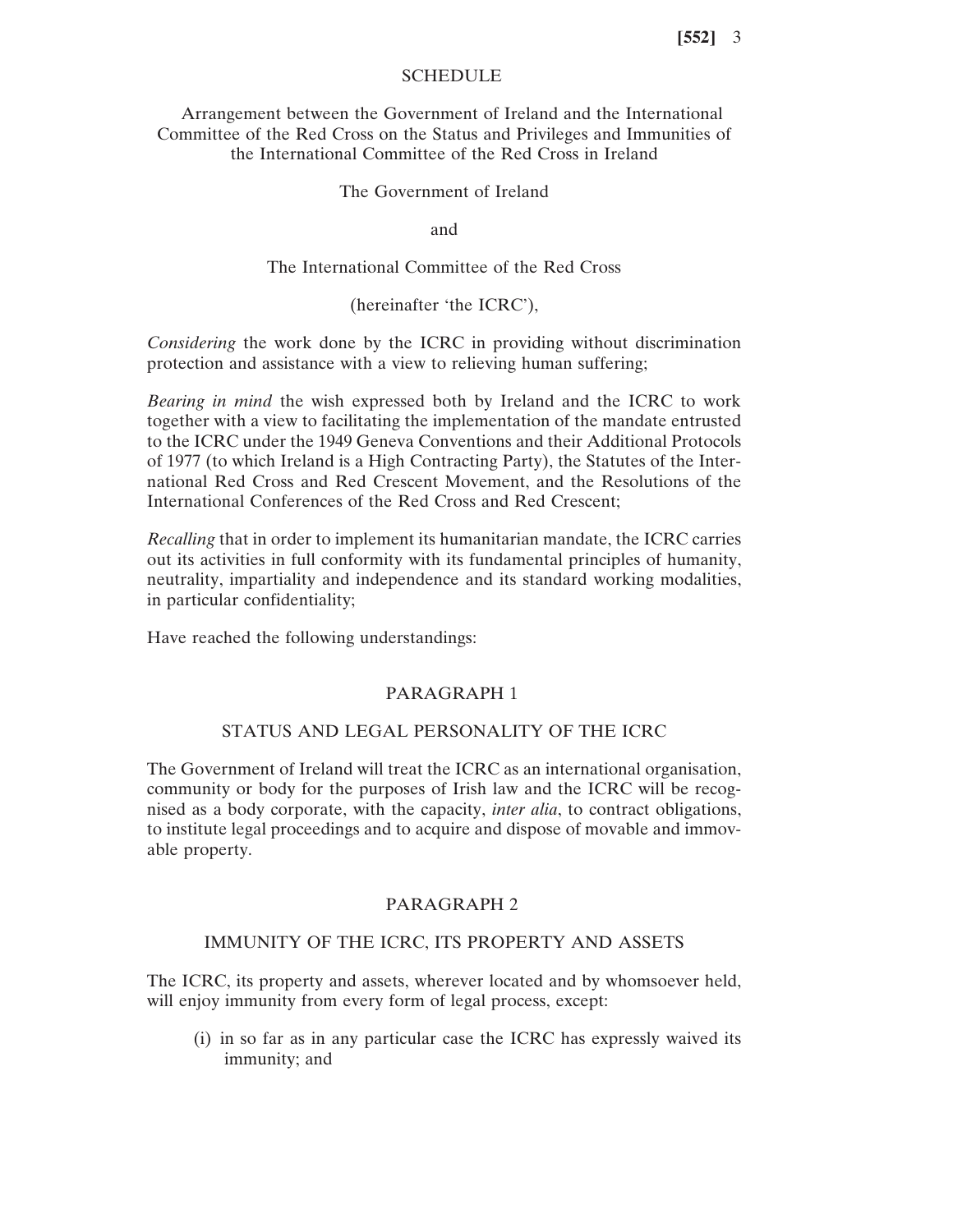(ii) in respect of civil proceedings brought against the ICRC for injury or damage caused to third parties by acts attributable to the ICRC or relating to a contract entered into by the ICRC for the supply of goods or services.

### PARAGRAPH 3

# INVIOLABILITY OF ICRC PROPERTY AND ASSETS

The property and assets of the ICRC, wherever located and by whomsoever held, will be immune from search, requisition, confiscation, expropriation or any other form of interference, whether by executive, judicial, administrative or legislative action.

#### PARAGRAPH 4

#### INVIOLABILITY OF ICRC DOCUMENTS AND DATA

All documents and data (including electronic documents or data) belonging to the ICRC, or held by it, will be inviolable wherever located.

### PARAGRAPH 5

# CONFIDENTIALITY OF ICRC COMMUNICATIONS TO THE GOVERNMENT

The Government of Ireland undertakes to respect the confidentiality of all ICRC reports, letters and other communications, conveyed or transmitted in confidence, as well as the content and records of its own communications with the ICRC relating to any such confidential communications. Such respect includes neither divulging the content of such communications to a third party, nor permitting their disclosure or use in judicial proceedings, without prior written consent of the ICRC.

### PARAGRAPH 6

## EXEMPTION FROM TAXES

The ICRC will be exempt from all indirect taxes (including value-added taxes) on the purchase of goods and services of significant value intended for official use in Ireland. Ireland will make appropriate arrangements for the exemption, remission or reimbursement of such taxes.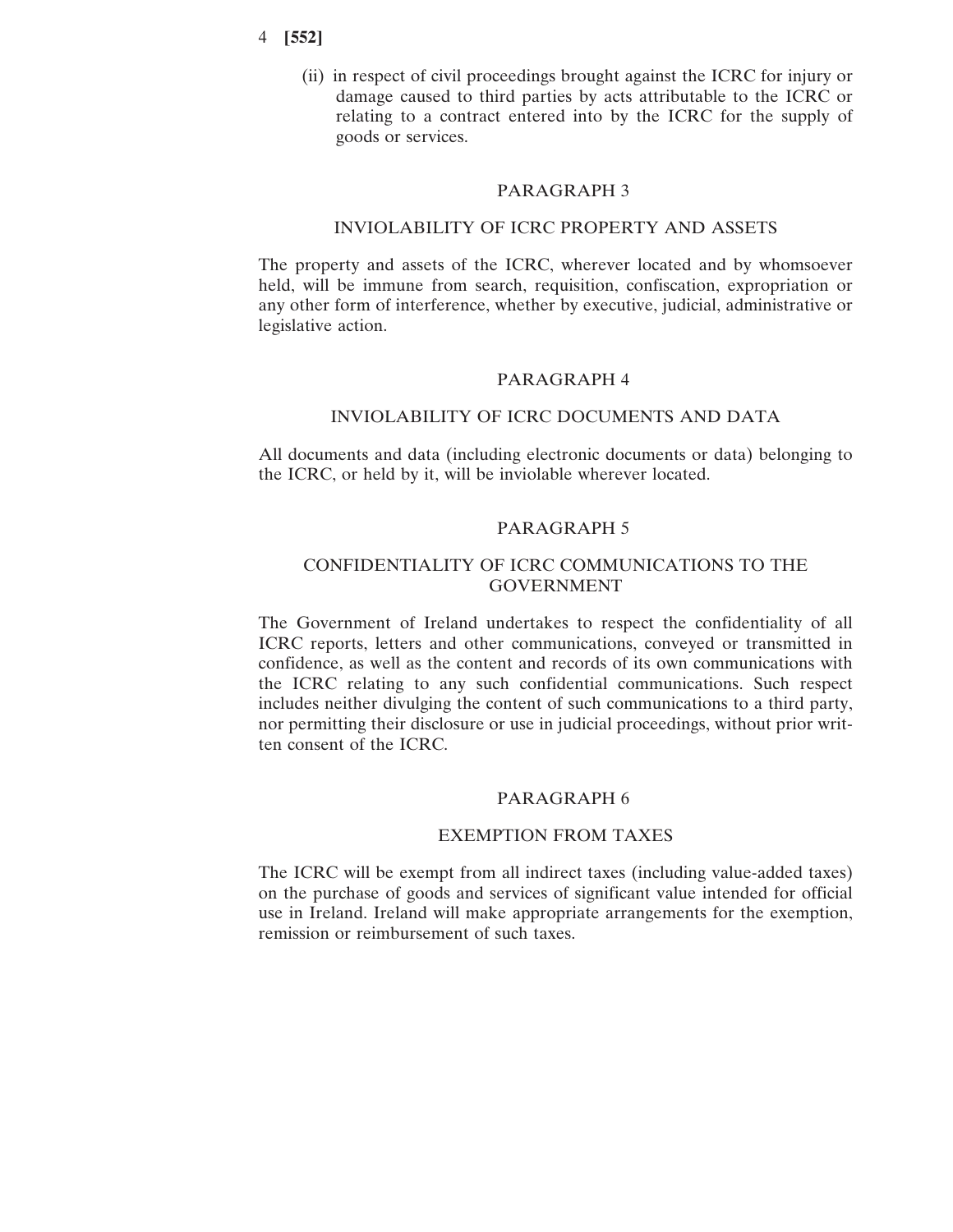# PARAGRAPH 7

## EXEMPTION FROM CUSTOMS DUTIES

The ICRC will be exempt from customs duties, import duties and charges having equivalent effect and from all taxes and restrictions on the import of all goods and materials (including ICRC publications and audio-visual materials) intended for official use in Ireland.

# PARAGRAPH 8

## ICRC REPRESENTATIVES

ICRC representatives will enjoy:

- (*a*) immunity from personal arrest or detention and from seizure of their personal baggage, as well as immunity from legal process of every kind, even after they have left the service of the ICRC, in respect of words spoken or written and all acts done by them in their capacity as representatives; and
- (*b*) inviolability for all papers and documents in their possession.

## PARAGRAPH 9

### IDENTITY DOCUMENT AND COMMISSION

1. ICRC representatives will hold a document called 'Identity document and commission', attesting to the bearer's identity and to his/her status as an ICRC representative.

2. The possession of such a document however will not remove the requirement for all ICRC representatives to hold passports issued by the relevant authorities of their states of nationality and to hold valid visas for Ireland where required.

## PARAGRAPH 10

### CO-OPERATION WITH THE HOST COUNTRY

1. The ICRC will co-operate with the Government of Ireland at all times with a view to preventing any form of abuse of the privileges, immunities and facilities provided for in this Arrangement.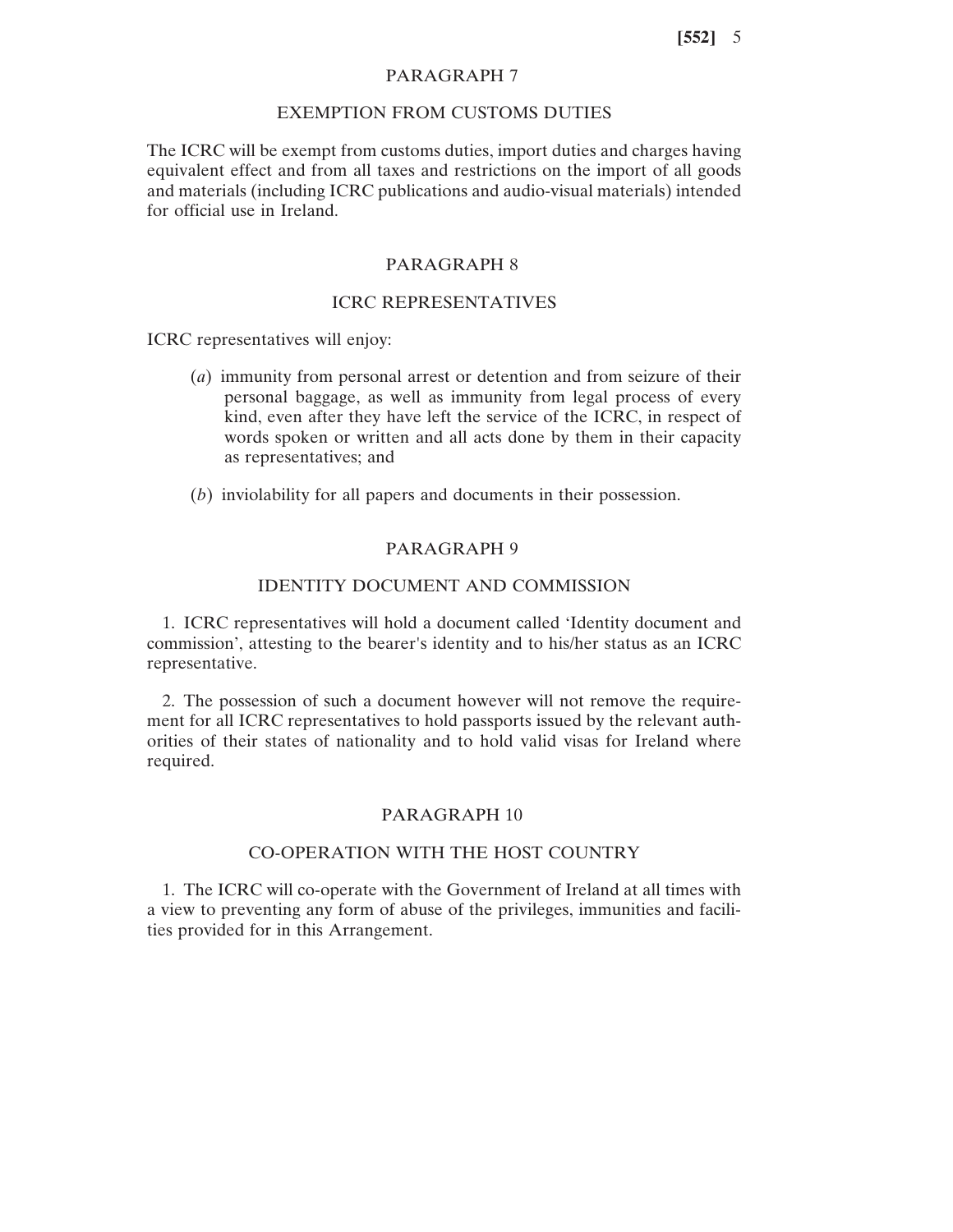2. The ICRC may waive any immunity, in any case where, in its sole opinion, the immunity would impede the course of justice and can be waived without prejudice to the interests of the ICRC. Such waiver will only be valid when given in writing by the President of the ICRC or any person or organ to whom he or she has delegated that authority.

#### PARAGRAPH 11

# INTERPRETATION

The present Arrangement will be interpreted in the light of its primary objectives, which are to enable the ICRC to assume its responsibilities, to carry out its activities and to implement its programmes, in full conformity with its internationally recognized mandate and its fundamental principles of humanity, neutrality, impartiality and independence.

#### PARAGRAPH 12

#### SETTLEMENT OF DISPUTES BY NEGOTIATION

1. Any dispute between the Participants arising out of the interpretation or application of the present Arrangement will be submitted to negotiation between the Participants.

2. The Participants will bear in mind the national interests of Ireland and the interests of the ICRC related to its activities, mandate and mission. They will do everything possible to see that disputes are settled in good faith and equitably, and with the discretion essential to continued good relations between the Participants.

#### PARAGRAPH 13

## AMENDMENTS TO THE PRESENT ARRANGEMENT

The provisions of the present Arrangement may be amended at any time by written agreement of the Participants.

### PARAGRAPH 14

#### COMMENCEMENT

The present Arrangement will come into effect on the date on which the Government of Ireland notifies the ICRC that its internal procedures giving effect to this Arrangement have been completed.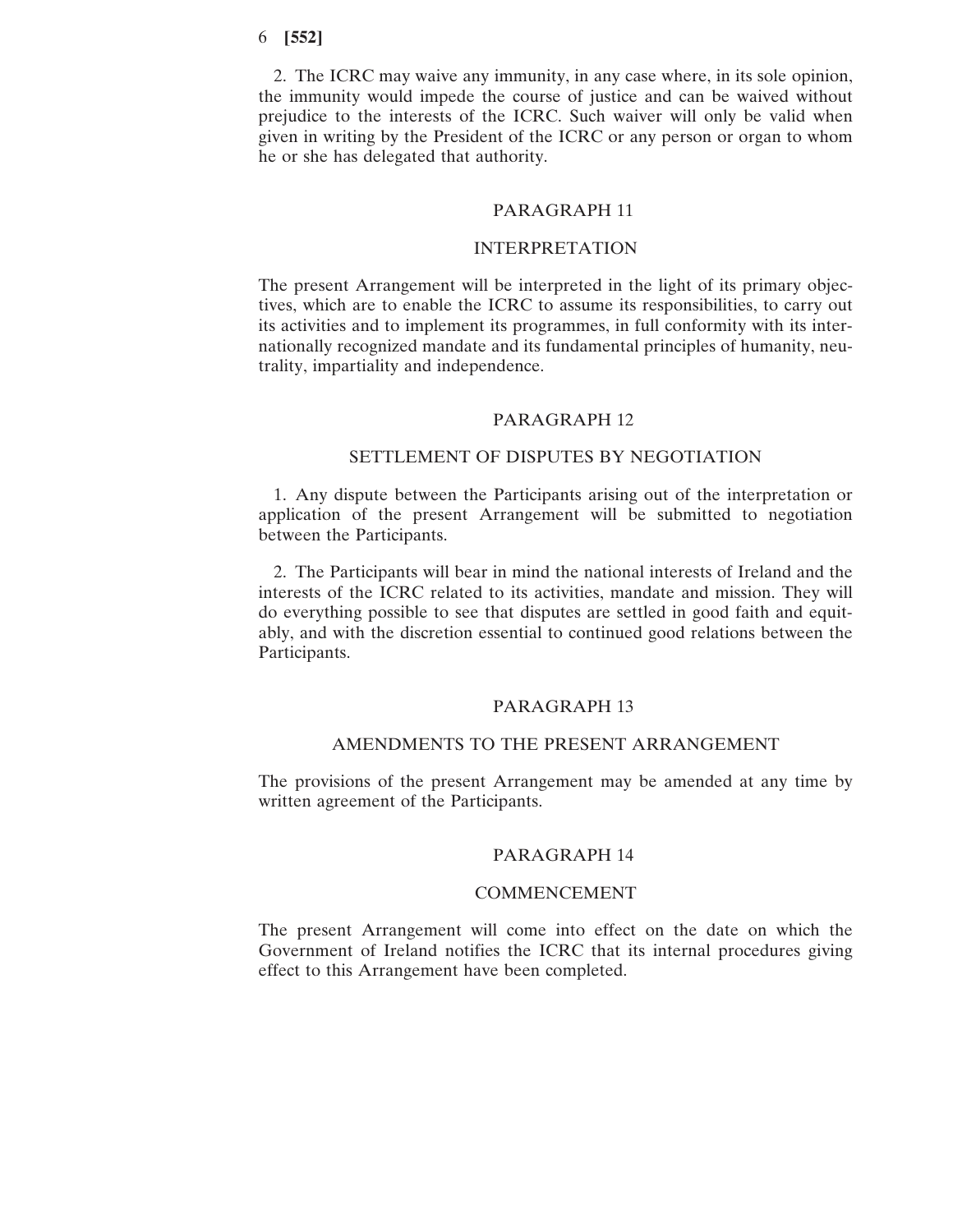## PARAGRAPH 15

# **TERMINATION**

The Government of Ireland or the ICRC may terminate the present Arrangement by notifying in writing the other Participant with a minimum of six months' notice. After this period, the present Arrangement will cease to have effect.

Signed this 27th day of November 2017 at Dublin in two originals in English.

| For the Government of Ireland | For the International Committee of<br>the Red Cross |
|-------------------------------|-----------------------------------------------------|
|                               |                                                     |

N. Burgess Y. Daccord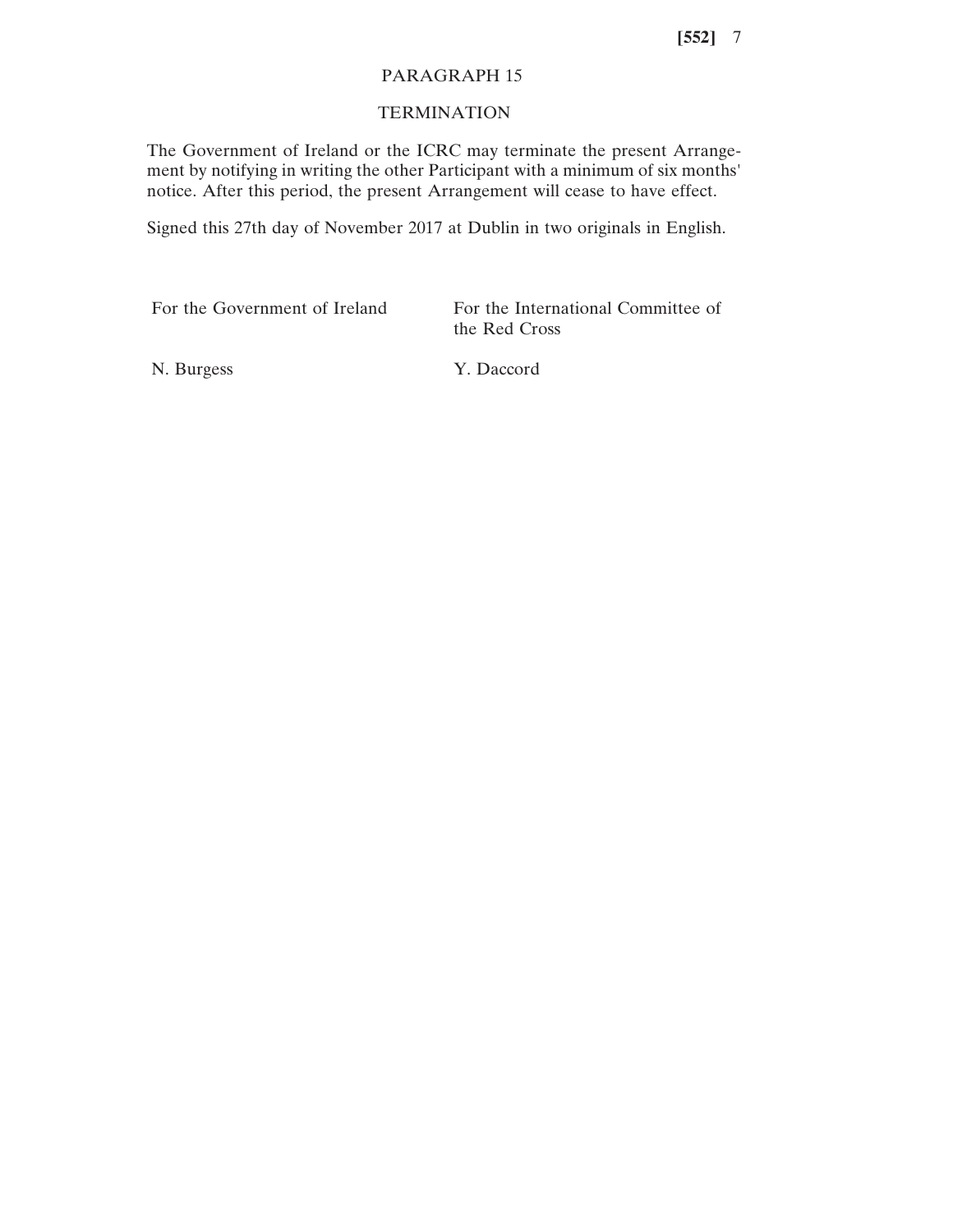

Given under the Official Seal of the Government, 11 December 2018.

LEO VARADKAR, Taoiseach.